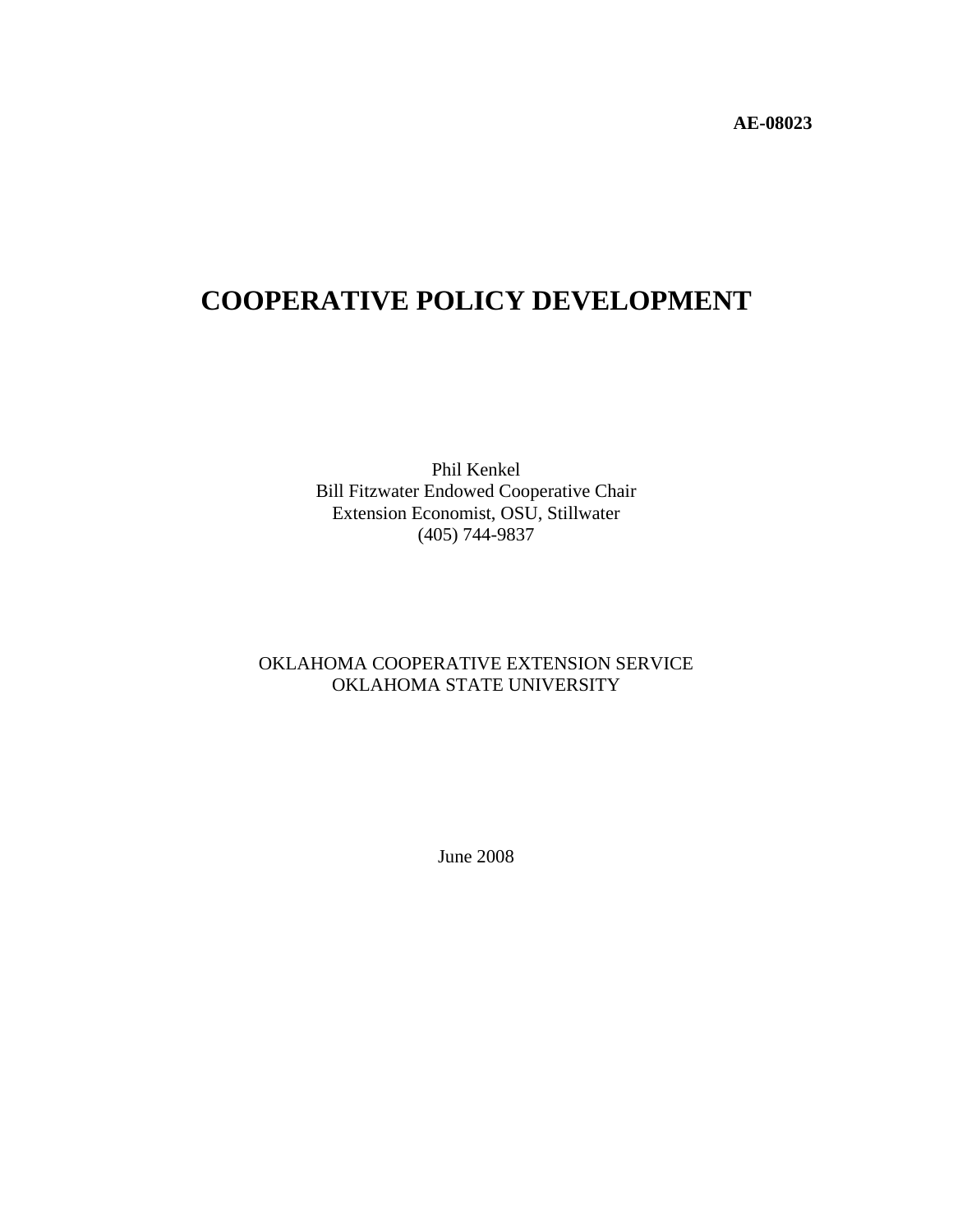### **Policy: The Cooperative Map**

 If a traveler gets lost and needs direction, he will look for a map to give him guidance. If a cooperative's board of directors looses its purpose or doesn't know what to do, it too must have a map to provide direction. Cooperative policies provide just this kind of map. Policies are a set of guidelines defined by the cooperative in its first stages of development that cover topics as large as the disbursement of member refunds of sales, and as small as employee coffee breaks. Ideal policies are not completely left open to interpretation yet are still broad enough to provide flexibility.

Policies should deal with recognized needs of the coop and should be carefully thought out and researched. The basic guide in the development of the policies should be found in the objectives set forth by the cooperative and help in the realization of the mission of the cooperative.

#### **Why have policies?**

Well written policies serve several purposes. First they provide a legal paper trail for the cooperative and mitigate legal liability on some issues. They help the board of directors determine how to deal with re-occurring situations within the cooperative and provide valuable internal controls. Furthermore, without policies the cooperative cannot achieve the goals set forth by the board and the members.

#### **Who Writes and Enforces Policies?**

 It is primarily the responsibility of the board of directors to write policies as well as maintain and update them. Management also has a role in developing specific policies that pertain to the management of the cooperative. Policies should be reviewed every year or immediately after a major structure change such as a merger, expansion, or buyout. A chairperson should be appointed to a committee to make an initial review of the policies and draft needed policies. These policy changes should be presented before the board as a whole at the next board meeting to be adopted and recorded in the minutes. A third party who can objectively evaluate the strengths and weaknesses of the cooperative and provide advice as to the legality and appropriateness of the current policies should be involved in the writing process of new ones. It is also the board's responsibility to evaluate how well the policies are being used within the cooperative; yet, it is the responsibility of the manager to implement them.

 Even the best policies are absolutely useless unless they are implemented and used effectively. Employees of the cooperative should be thoroughly aware of the policies in place and a hard copy of cooperative policy should be available for use at all times. However, while the manager is responsible for implementing policies it is still the responsibility of the board to evaluate the implementation.

#### **Writing Policies:**

 The writing of policies often depends mostly on the structure of the cooperative. Broader policies offer more flexibility but are also open to interpretation. Stricter policies are more easily interpreted; yet, offer little flexibility for the management and employees to work in. Generally when the cooperative can accept the interpretation of the policies developed, no more specifics need to be added. Remember, the only thing worse than not having a policy at all, is for the policies in place to be broken. So properly implementing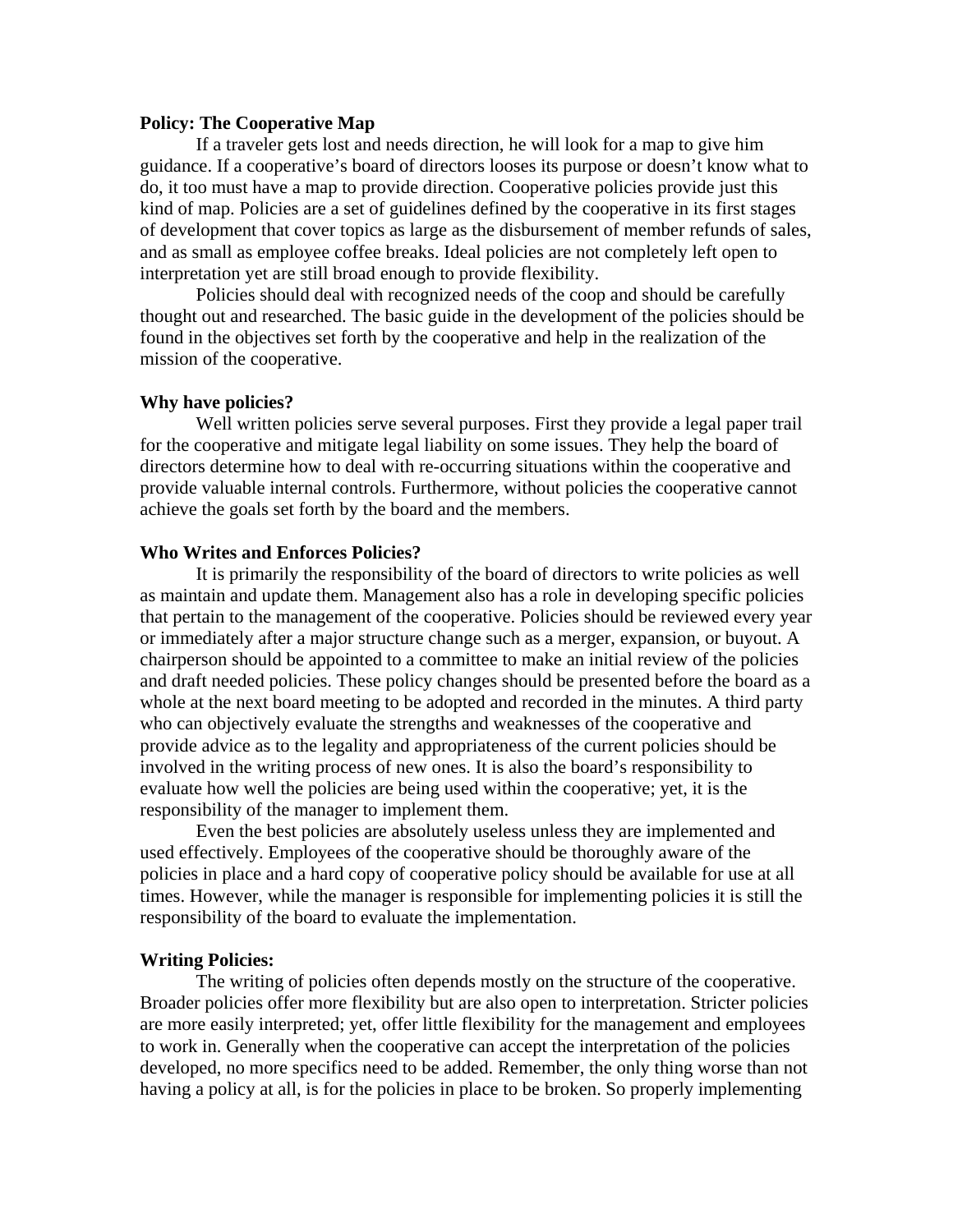and monitoring current policies is imperative for the legal and financial health of the cooperative.

Policies are most effective when they are written down and bound in a hard copy. Orally conveyed policies are subject to interpretation and memory; written policies are harder to dispute. The steps in actually writing policies are:

- Identify: The board of directors must first identify the general areas to be covered by the policies. These categories may include management, board, employee, human resources, organization, sales, marketing, production, or community policies.
- Formulate: Then the board must formulate the new policies or change old ones to better fit the company. Ideas for new policies can come from management, employees, members, or directors themselves.
- Adopt: No matter who helps to formulate policies, it is the job of the board of directors to adopt them. It is important to note that a majority vote is needed to change or adopt policy, and directors should have a chance to review and consider the new policy before the meeting begins.
- Distribute: A policy that no one knows about is useless and a waste of paper; therefore, policies that have been adopted by the board should be written down, bound in a manual, classified by content, and distributed to persons concerned with administering them. These people should be knowledgeable as to the contents of the manual and ensure its proper application.
- Implement: As discussed above, it is the duty of the manager to implement new policies. The manger will accomplish this by developing procedures, issuing instructions and ensuring that those individuals affected by policies understand, accept and observe adopted policies.
- Control: Policies provide a source of internal control for the board of directors and the control of policies is the only management function that the board possesses.
- Evaluate and Review: All policies should be periodically evaluated and reviewed for content and effectiveness. This is the job of both the directors and management. The effectiveness of a policy is best determined by its acceptance and implementation by the whole organization.

# **Sample Policies**

 The following are some sample policies that are applicable to most cooperatives. They are sorted as general, member relations, public relations, financial, marketing and employee policies. There should also be a policy for the altering of policies. This sample policy page was created integrating policies suggested by the USDA and the Triangle Companies of Enid, OK.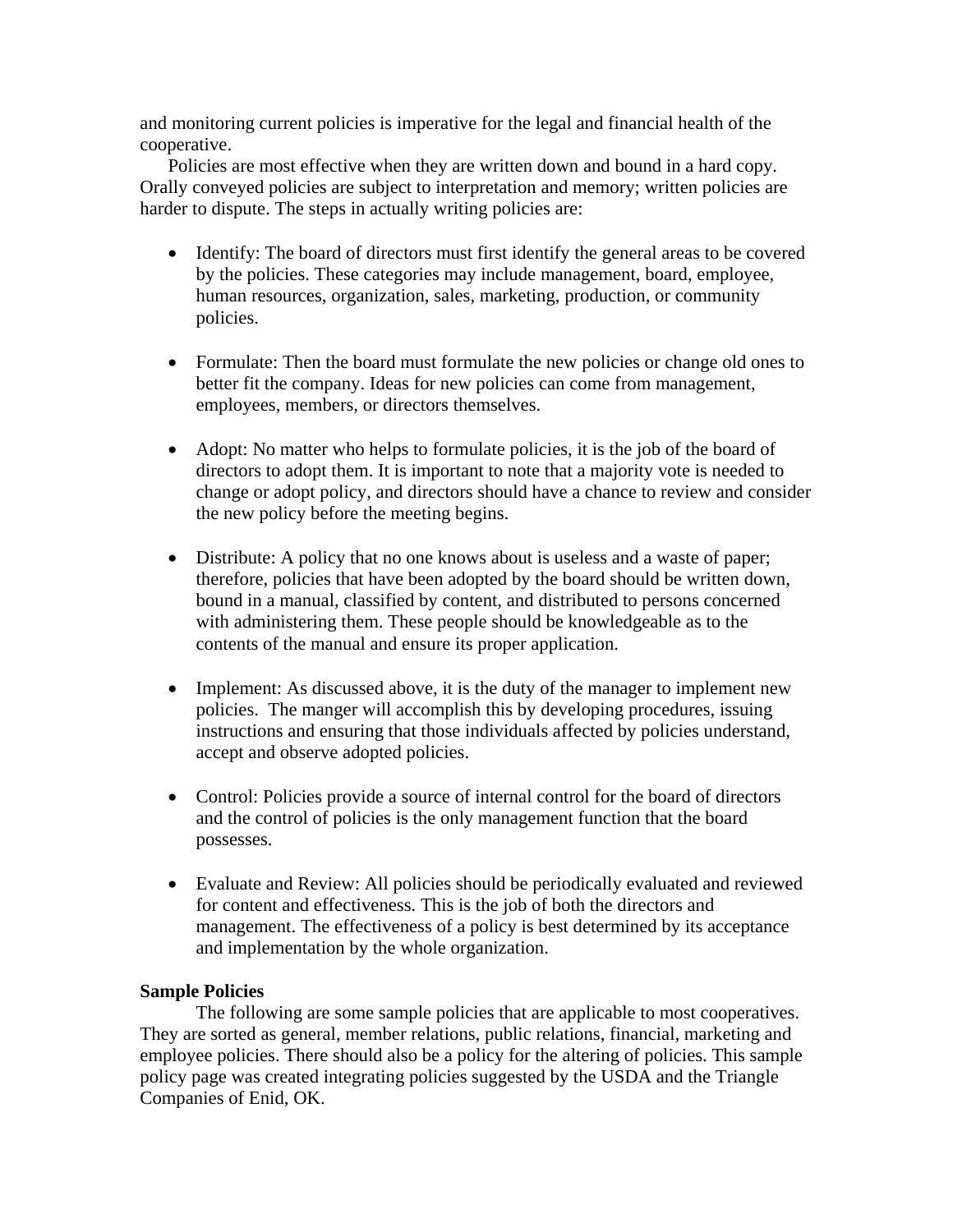# Sample Policies of XYZ Cooperative **Adopted (date) at (place)**

# **GENERAL**

# **Authority**

Management is authorized by the board of directors to take whatever actions are necessary to conduct the business of the cooperative, including operations, control of all expenses, and membership activities within the framework of policies and budgets as may be established by the board.

The board of directors shall only issue instructions to the general manager. The general manager may delegate the carrying out of these instructions to other employees, but shall be responsible and accountable for their proper performance.

The board of directors has authority only while functioning as a board. No single director or group of directors, except as authorized by the board, other than at a board meeting, has authority to set any policy or exercise any authority over any operations or employees of the association.

# **Internal Control**

The board of directors is authorized to implement internal controls. Sales tickets, Checks, and Deposits shall be accounted for numerically. Invoices will be received only with proper authorization and supporting documentation. A system of checks and balances shall be used for important transactions such as bank deposits, bank reconciliation's, invoices, and bills. This system shall ensure that each of these important high risk transactions will be checked by at least two authorized employees of the cooperative.

# **Board's Duty to Follow Legal Documents**

The articles and bylaws in conjunction with the membership agreement and other contracts with members of the cooperative form the basis under which the cooperative operates. As a result, each board member is responsible for reading and understanding the basic tenants of all legal documents and of ensuring that the board of directors as a whole follows any requirements they contain for either the board or the cooperative. Board members will also comply with the cooperative policies and applicable regulatory requirements for activities involving federal funds. (see Activities Involving Federal Funds, Supplements I&II)

#### **Board Meeting Procedure**

Board meetings are important and should be conducted in a businesslike manner. This is where plans and policies are made, operations reviewed, and decisions reached for the guidance of management.

Discussions should be full, but limited to the business at hand. An agenda, with the exception of emergency items, for the meeting shall be prepared in advance by the board president and mailed, e-mailed, or faxed to board members at least (number) days before the meeting date.

# *(For more information see the OSU Fact Sheet on Board Meeting Procedures)*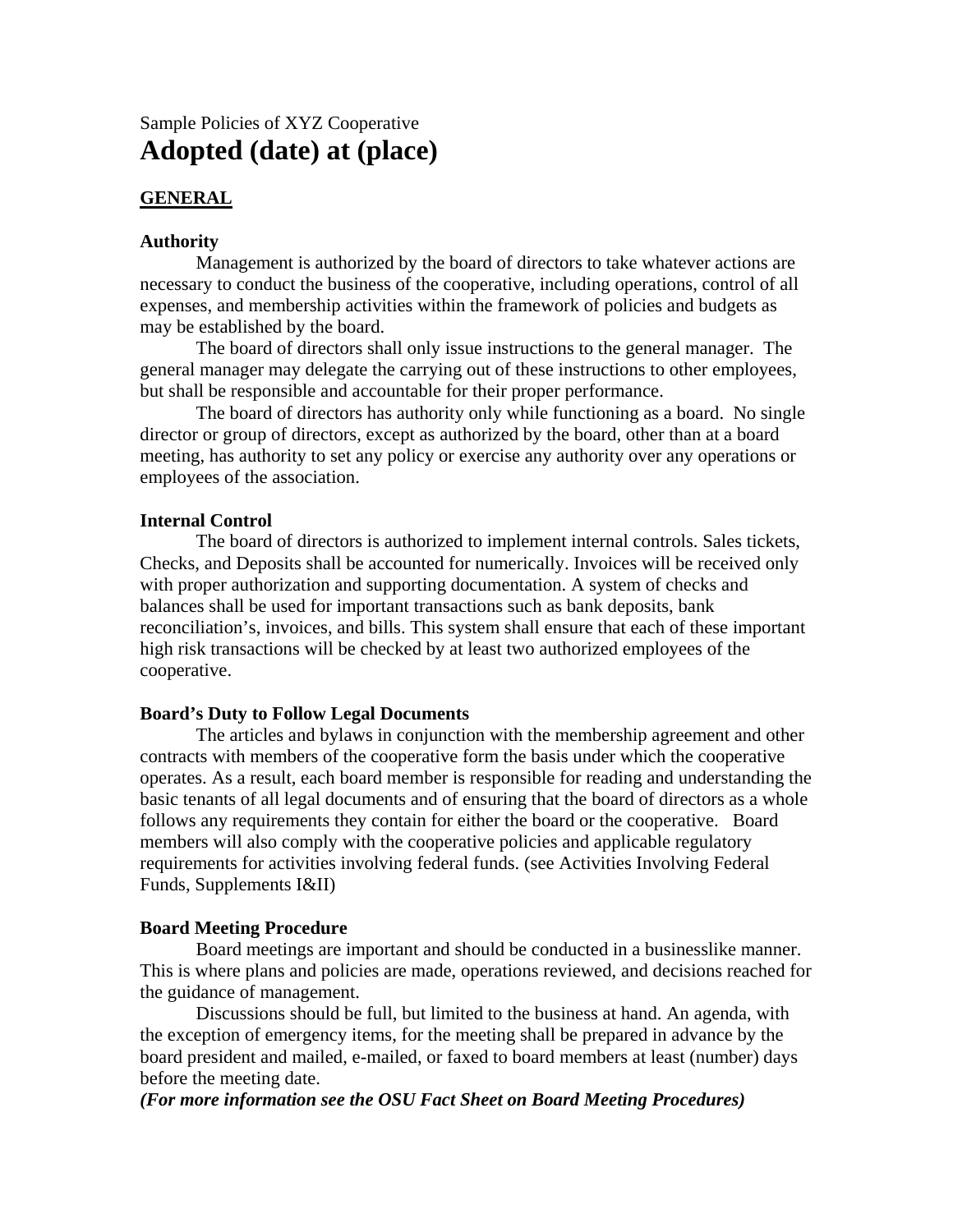# Board's Use of Consultants

The board is responsible, with the consultation of the manager, for hiring such outside consultants as may be necessary to operate this business in an appropriate manner. These consultants may include, but are not limited to accountants, lawyers, and engineers.

# **Conflict Of Interest**

It should be the responsibility of the directors to conduct their personal business affairs in such a manner that they do not conflict with the best interest of the association.

Directors should not expect to personally benefit by their actions as directors of the association other than the normal benefits expected as a coop member/stockholder.

Directors shall not engage or otherwise be involved in any business through rental, lease and/or ownership, which is in any way in competition with the association.

Directors conducting their personal business affairs with the association shall not accept special financial or service privileges that would not normally be accorded any other member. This includes special prices, special services, and the use of the association's assets.

Directors will disclose in writing to the board of directors at the next scheduled meeting, any conflict of interest as outlined in this policy, as they exist or when they may be involved in the future. It shall be the decision of the Board to make said determination regarding any conflict or perceived conflict of interest and approve or disapprove any transactions with directors and/or board members.

The Board of Directors shall be responsible for determining any violation of this conflict of interest policy. Any director determined to be in violation of this policy shall be immediately ineligible to serve on the Board of Directors and his office shall be declared vacant.

# **Confidentiality**

A director may not disclose information obtained by virtue of his or her position as director before such information is made available to all members at the direction of the board, nor provide such information to select persons under circumstances giving business or other advantage to the director or other person.

# **Insurance and Bonds**

The general manager/ board committee/ shall determine through annual review if all phases of the business are adequately protected by insurance and bond coverage, and report findings to the full board all soon as possible after the review. The board shall ensure that actions are taken to correct any deficiencies.

### **Company Vehicle**

The General Manager shall be furnished a company vehicle. The Manager will be required to maintain a log showing the number of personal and company miles driven and will pay for fuel used for personal used, based on the percent of personal miles driven. A lease value will be established for the vehicle for IRS purposes. The lease value, based on the percent of personal miles driven, will be included in the manager's W-2 form as required by the IRS.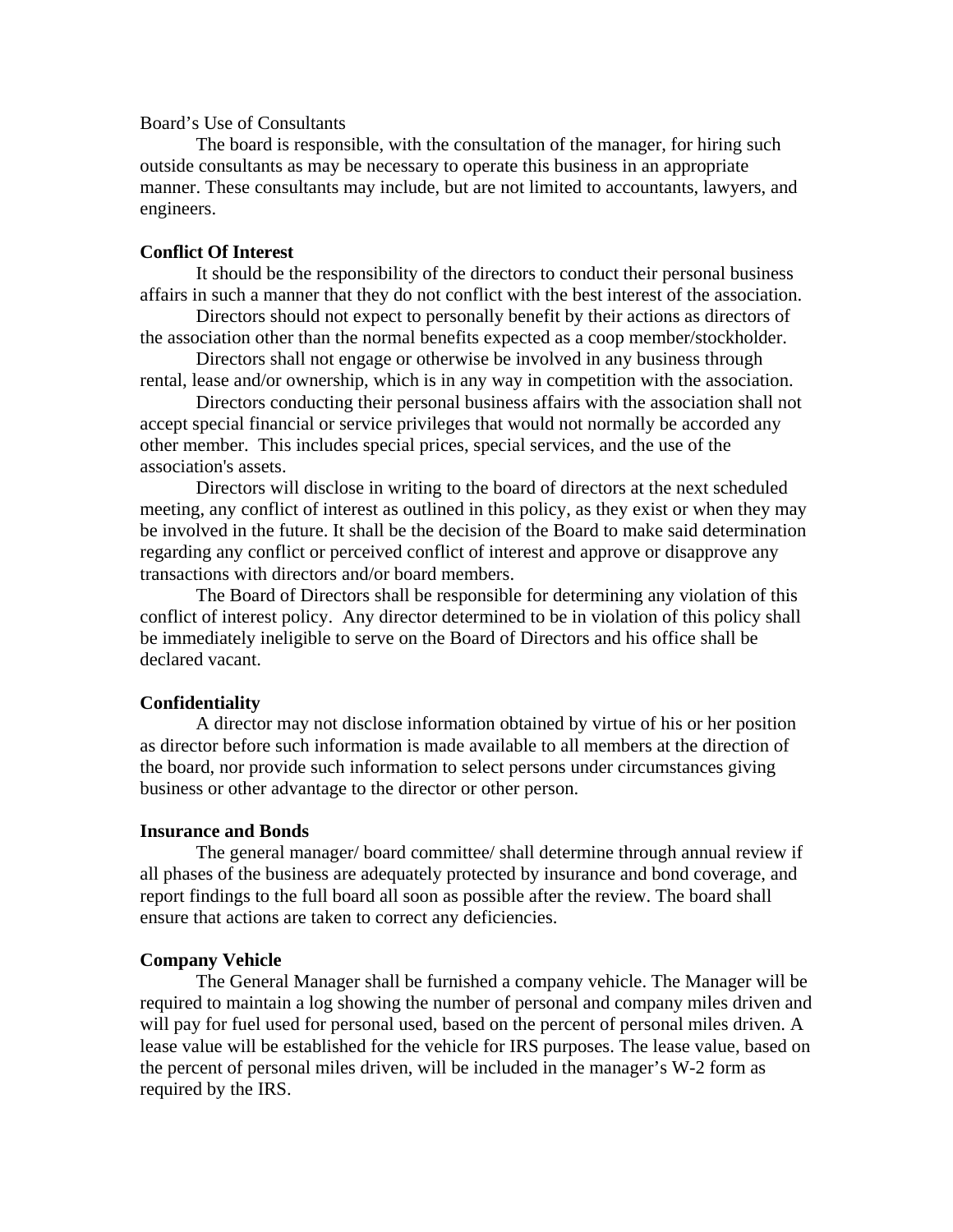# **MEMBERSHIP POLICIES**

### **Communication**

The board will actively communicate with members, patrons, communities being served, other cooperatives, and the public, as appropriate, and in keeping with the cooperative's communication plan. Attitudes about the cooperative shall be gathered and recorded and the information will be used to shape programs, procedure, and policy.

All communications will consistently project the desired image of a wellmanaged, soundly-financed, and democratically-controlled cooperative established to improve the economic condition of members and patrons.

### **Purchase of Common Stock**

At all times, the bylaws of the cooperative shall determine how and when any potential or existing member who desires to participate in patronage refunds shall purchase shares of common stock.

Any member who desires to participate in the patronage refunds of the (cooperative) shall purchase (number) share of common stock at a par value of \$\_\_ with cash.

The balance of the necessary shares may be earned from patronage, earned from services provided to the coop, or transferred from equities of another consenting member.

#### **Membership Policies**

All applications for membership must be in writing and must be submitted to and approved by the board of directors according to the provisions of the by-laws

#### **PUBLIC RELATIONS**

# **Political Activity**

No employee shall engage in any partisan political activity as a representative of the cooperative.

# **FINANCIAL**

### **Accounts Payable**

The board instructs the manager to ensure that all moneys owed are paid on a timely basis to avoid service charges, interest penalties, and or delinquent notices. Where applicable, bills are to be paid, if cash flow and credit limits allow, in time to receive any discounts for early payment.

### **Annual Financial Audit**

The board of directors shall engage the services of a Certified Public Accountant/ Public Accountant/ for the purpose of auditing the financial records and accounts of the cooperative at the end of each fiscal year.

The engaged accountant shall be instructed to prepare an Unqualified Opinion/ Qualified Opinion/ audit of the financial records. The final prepared audit shall include,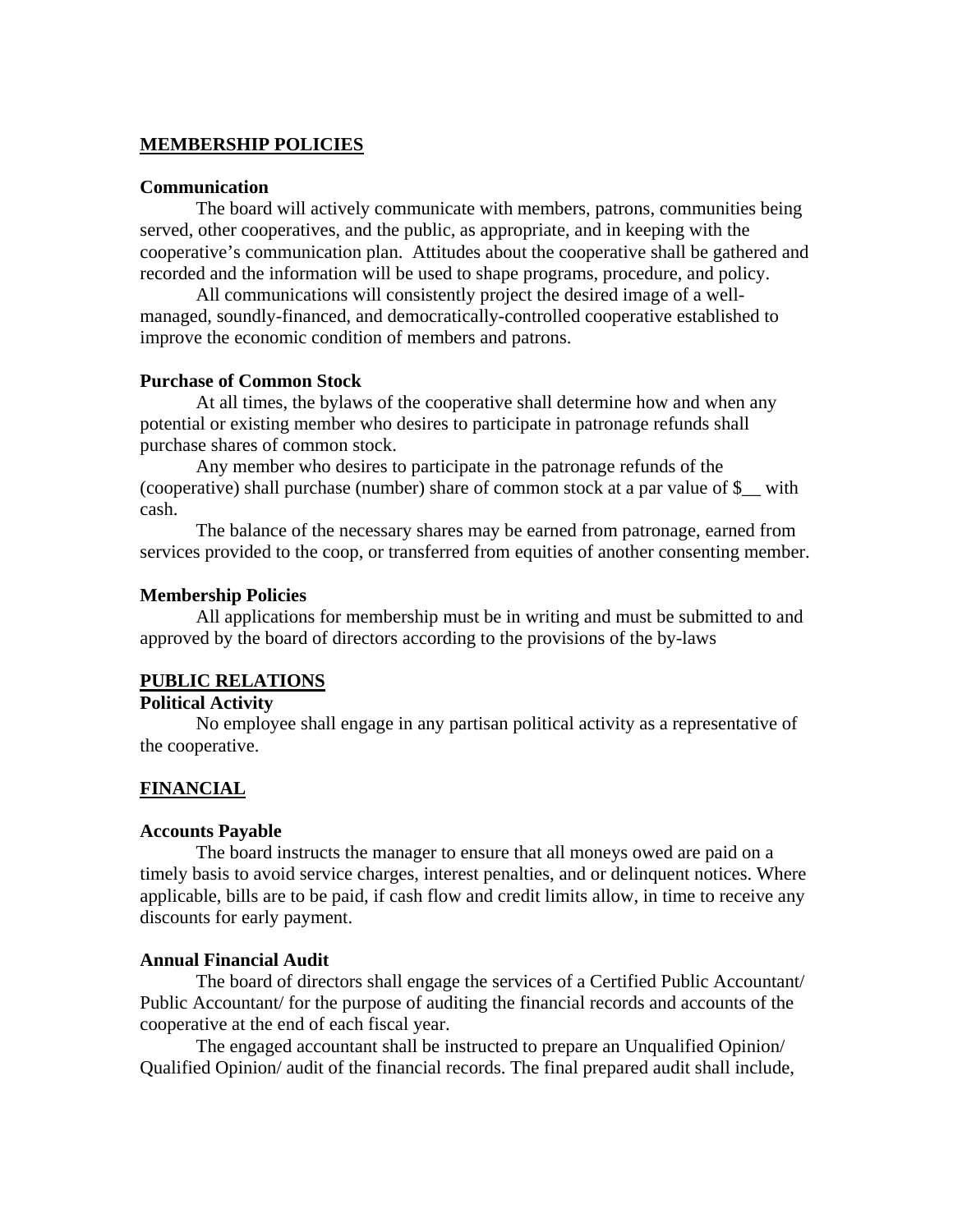but not be limited to: a balance sheet, statement of operations, source and use of funds, and the necessary supplementary schedules.

Upon completion of the audit, a full report shall be presented to a majority of the board in an official directors' meeting. The accountant's reports must be approved or rejected by official board action, and made a part of the board's minutes.

# **Annual Operating Budget**

The manager shall prepare or cause to be prepared an annual operating budget for board consideration. The preliminary budget should be presented to the board not later than 90 days prior to the beginning of the next fiscal year. The board of directors shall approve the final budget by (number of days) days after completion of the past fiscal year's audit.

Management shall operate the cooperative as far as practical within the budget as adopted. Any expenditures exceeding an approved budget line item by more than 10% shall require a budget modification be approved by the board prior to expenditure

Management is responsible for developing long-range plans for review and approval by the board, which will provide for orderly growth, maintain financial stability, provide for orderly growth, maintain financial stability, and meet the needs of members served by the cooperative.

#### **Borrowing Policy**

 All major borrowing shall be obtained from the source of least cost but must be in compliance with previous loan covenants, agreements, and commitments.

Borrowing may not exceed the loan limit of (number) set by board resolutions.

 The board in conjunction with the manager shall review the loan resolution annually. If needed, the manager may request board approval to increase the limit during the year. To assure the availability of adequate funds and credit services at reasonable cost, the cooperative will maintain alternative sources of capital, utilizing the Farm Credit System, other lending institutions, and other sources, as appropriate.

 The project manager shall maintain a log of all loans, including amounts, lending agency, account numbers, current balance, interest rates etc. This log shall be provided to the board as requested, but no less than an annual basis.

# **Director Per Diem, Mileage, and Travel Expense for Activities not Involving Federal Funds**

Directors shall be provided an honorarium \$\_\_ for attendance at all regularly scheduled meetings. Directors serving on president-appointed committees shall also receive \$ for each meeting attended.

A scheduled meeting is when a director is performing duties as a director.

 A director may be authorized by the president to use his/her personal vehicle for cooperative business when necessary and a cooperative vehicle is not available. When such a personal vehicle is used, the director shall be paid the applicable IRS rate per mile for the actual miles driven. The rate shall be reviewed yearly. Public transportation expense will be reimbursed if in the opinion of the president, it is most advantageous to the cooperative and the director. Transportation expense for a spouse (will/ will not) be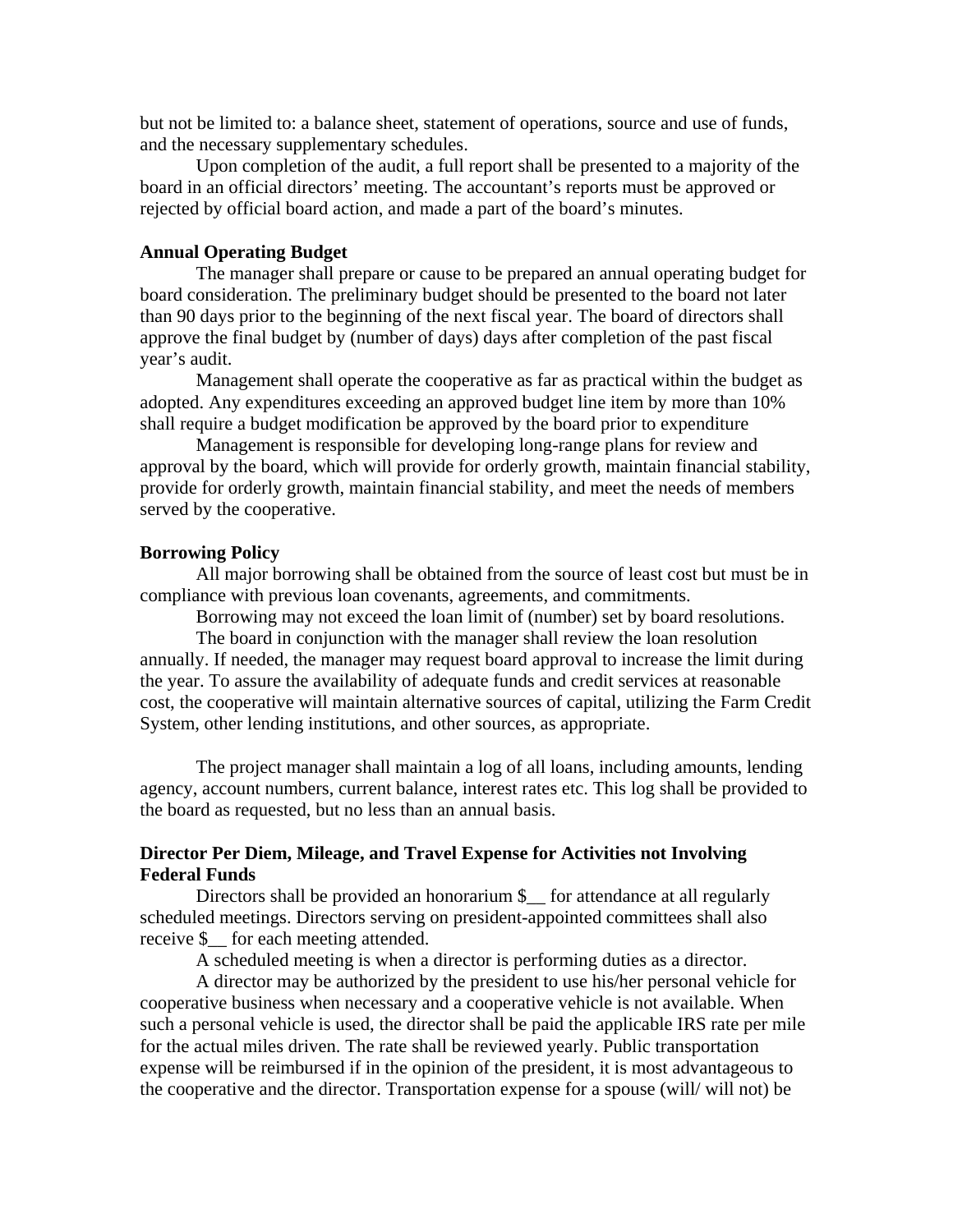allowed. Air travel will be allowed at (type) class, if the cost is less than other modes of travel. Travel expenses involving federal funds are subject to Travel And Vehicle Use Policy For Activities Involving Federal Funds (Supplement II).

# **Expenditures for Facilities, Machinery, and Equipment not Involving Federal Funds**

 The general manager shall obtain approval from the board for purchases or leases of new or replacement facilities, machinery, or equipment exceeding \$\_\_\_.

 In emergencies, where replacement of an asset is needed before a general board meeting, can be held, the manager may obtain approval by contacting the (name) board committee by phone and having individuals indicate approval.

 In this situation, the committee shall have the approval ratified at the next board meeting and included in the minutes of the meeting.

 In all instances the General Manager shall utilize the applicable procurement procedures for the expenditure of federal funds.

# **Expenditures for Supplies and Services not Involving Federal Funds**

 The board must approve expenditures for operational supplies and services exceeding  $\frac{1}{2}$  (per month/annually).

 Operational supplies or services costing in excess of this amount should be placed for bids, with at least (number) price quotes obtained. For supplies and services less than the stated amount, the manager shall have the authority to authorized purchase.

# **Capital Stock And Other Equity Redemption**

Any redemption of capital stock or other member equities can only be made with prior approval of the board of directors and in accordance with the provisions of the bylaws, and, if required, with the approval of the association's lender. Estates should be given first priority

# **MARKETING**

#### **Marketing**

The cooperative is to market only products from those areas that can be expected to provide a reasonable return to both the producer and the cooperative.

 Each marketing service provided by the cooperative shall be self-sustaining, with producers to finance each service in proportion to their use of it.

 To assure supplies of raw products of suitable quality to meet sales needs and commitments, contracts may be made between the cooperative and producers.

 Marketing operations are to be consumer oriented. The cooperative shall provide marketing and technical information needed for growers to plan their production in line with consumer demands as to quality and quantity, and in the forms desired by consumers.

 To meet consumer demand, the cooperative may purchase products from sources other than its members, but not to exceed (number) percent of the total dollar marketed.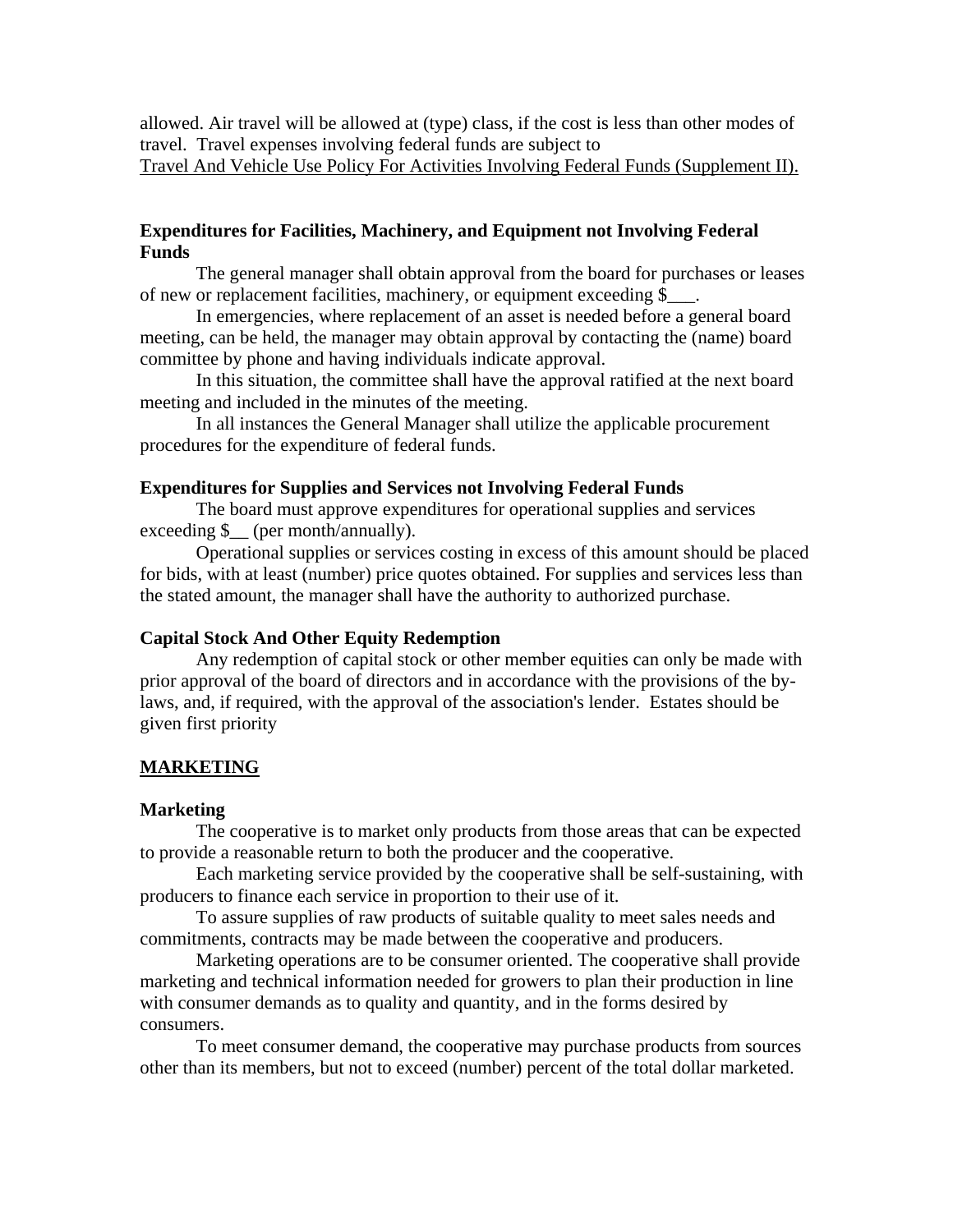Marketing agreements are legal contracts between the grower and the cooperative. The cooperative will protect the integrity of its marketing agreements and the interests of the members of its marketing agreements and the interests of the members who comply with their agreements by initiating appropriate legal action against members who violate their marketing agreements and other persons who induce such violation.

# **Producer Payments**

 Timing of payment schedules to producers for products shall be determined by the board, consistent with sound business practices and in compliance with restrictions imposed or recommended by the lending institution. Payments shall be administered on a day-to-day basis by the manager.

 Payments to producers will be equitable in relation to quality delivered and services performed.

# **EMPLOYEE RELATIONS**

#### **Application Requirements**

 All applicants shall complete and file an employment application form prior to personal interview.

#### **Conduct**

 While management makes no pretense of controlling an employee's conduct when not at work, his/her conduct and reputation "off the job" affects the public image of the cooperative. To this extent, employees' conduct will be taken into consideration.

 Every effort shall be made to create a good public image of the cooperative through the media of clean work cloths, clean facilities and equipment, and "off-work" behavior of employees.

 A pleasant, friendly, and courteous greeting whether in personal contact or on the telephone, will go a long way in creating a good public image of the cooperative plus a good public image of oneself.

 The employee should at all times be supportive of the cooperative goals and strategies as well as fellow employees.

 The employee should offer constructive suggestions to his/her supervisor to improve the cooperative's goals, strategies, and other employees to better serve the cooperative's patrons.

#### **Discrimination**

The association will not discriminate against hiring of any applicant or the employment against hiring of any applicant or the employment of any person because of race, color, national origin, sex, age, handicap, or religion in accordance with the Equal Employment Opportunity Act.

# **Director Education**

All Directors should attend at least one series of a director development training program as soon after election as possible.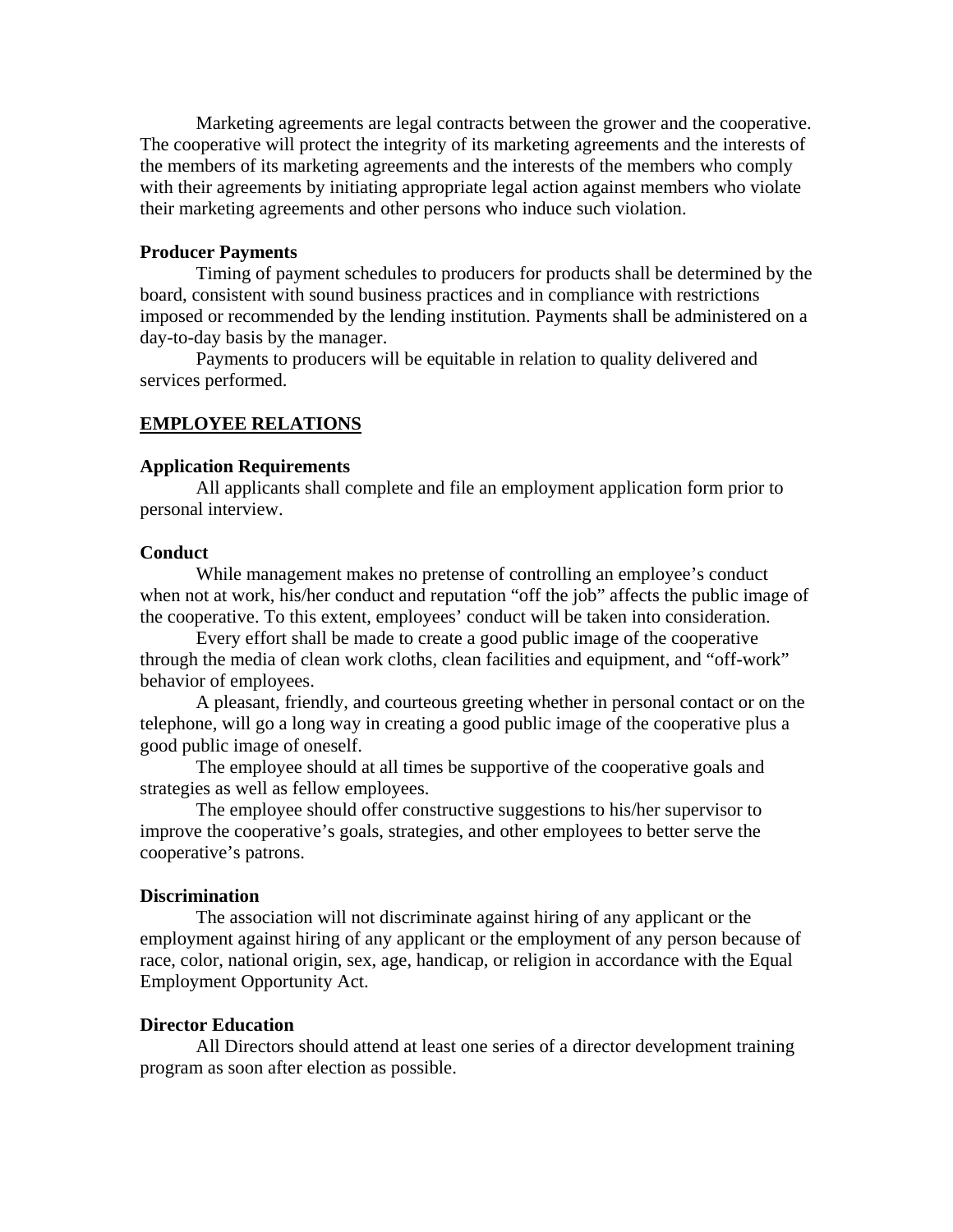Persons Eligible for Employment

 The association will not hire close relatives of the general manager or any director as a permanent full-time employee or permanent part-time employee.

 Close relatives included spouse, child, father, mother, sister, brother, father-inlaw, mother-in-law, sister-in-law, brother-in-law, son-in-law, daughter-in-law, or grandparent.

# **Selection of New Employees**

 The decision to hire shall be based on how well personal qualifications compare with the job requirements.

Department supervisors shall screen and interview job applicants.

 The department supervisor shall have the responsibility for hiring and discharging an employee, subject to the approval of the general manager.

# **Safety and Compliance**

It is the policy of (cooperative) to provide safe work conditions for all employees. A person chosen by the board of directors will have authority and responsibility for maintaining the Injury and Illness Prevention Program and will be accountable for safety practices, safety education and training, communicating safety information and fire protection.

A health and safety training program to train employees in general safe and healthy work practices shall be provided as well as specific instruction with respect to hazards specific to each employee's job. All safety policies will be provided to all new employees and to all employees given a new job assignment. Employees will be trained whenever new substances are introduced to the workplace and represent a new hazard, and whenever the employer recognizes a new or previously unrecognized hazard.

Each employee has to learn and obey safety practices and rules, and use all proper safety devices and protective gear. Disciplinary actions will be taken to assure that employees comply with safe and healthy work practices.

#### **Accident reporting**

Any injury at work—no matter how small—must be reported immediately to your supervisor and receive first aid attention. Serious conditions often arise from small injuries if they are not cared for at once.

### **Line of Authority**

The board of directors of this cooperative has given full authority to the general manager to employ, terminate, and set wages of all cooperative employees within the guidelines of the approved wage and salary plan, except him/herself. Employees are cautioned not to discuss personal grievances and problems or accept orders from directors, patrons, or any other employee except the general manager or his/her supervisor.

It shall be the responsibility of management to communicate line of command to the employees though job descriptions, organization charts, and other media.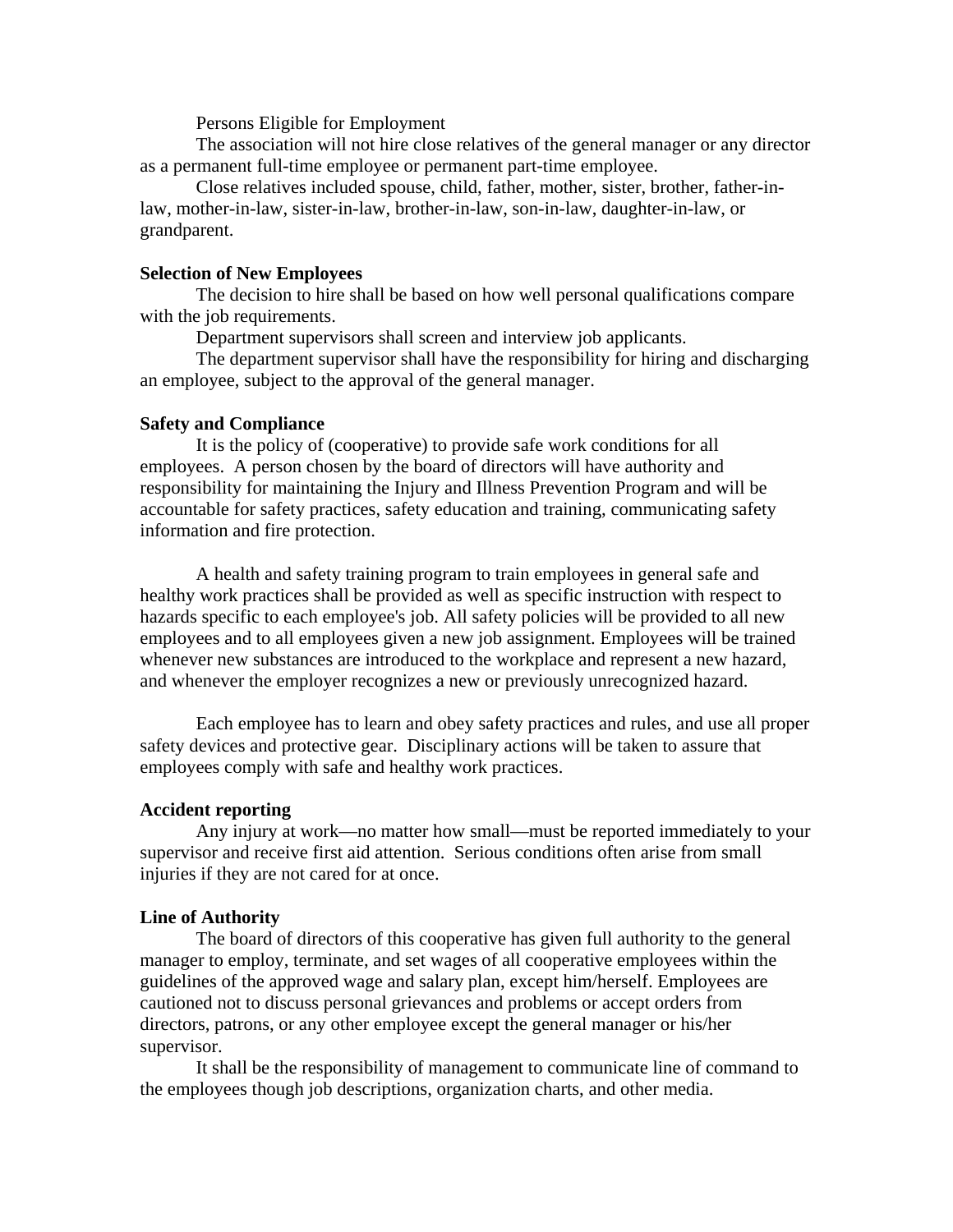# **Personnel Records**

A personnel file shall be maintained for each employee. Individual personnel files will be considered confidential.

This file shall contain such information as the employee's application form, physical report, references, State and Federal withholding tax forms, yearly performance appraisal reviews, emergency contact numbers and other employment history.

An inactive file shall be maintained for at least three years for persons who have left employment of the association.

# **Sexual Harassment Policy**

It is the policy of (association) to maintain a work atmosphere free of any pressures on employees relating to sexual harassment. Sexual harassment will not be tolerated at (association) and employees who engage in such conduct are subject to the full range of disciplinary policies.

# **Drug/Substance Abuse Policy**

In compliance with the 1988 Drug-Free Workplace Act no drug or substance abuse will be tolerated at (association). In accordance with this policy the (association) shall publish and distributing to all employees upon employment a written statement regarding this controlled substance prohibition in the workplace, with descriptions of disciplinary actions which may be taken against employees for violation of such prohibition. This same written policy shall be placed prominently in the workplace. Furthermore if an employee, director or board member should be found in violation with this policy they shall be subject to the appropriate administrative disciplinary action, or be required to participate in a drug abuse assistance or rehabilitation program at their own expense.

# **CHANGES IN POLICY**

This director/manager handbook may be changed or amended at the discretion of the board of directors at any regular or special meeting of the board of directors.

This policy is to be effective as of and until altered or canceled.

# **OTHER POSSIBLE POLICIES**

# **Smoking Policy**

Because (cooperative) is a private building not open to the general public, smoking at (cooperative) is not governed by state law or local ordinance. (Cooperative) allows employees who have private offices to smoke in their offices. Employees who share offices must refrain from smoking in the office if any employee in that office objects. Please observe the posted no smoking signs.